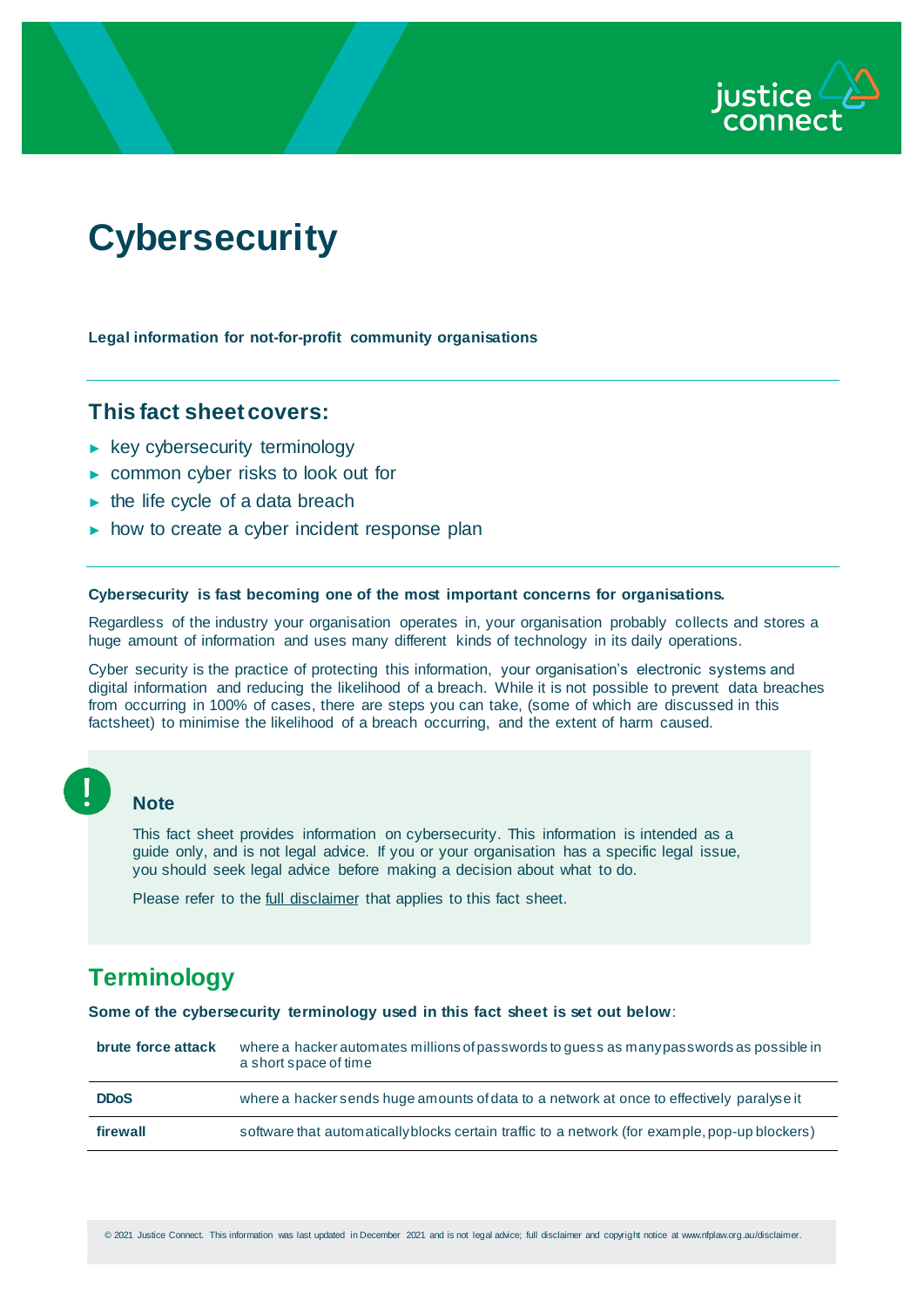| <b>intrusion</b><br>detection system | software that monitors a network and sends alerts when it discovers suspicious activity                                                      |
|--------------------------------------|----------------------------------------------------------------------------------------------------------------------------------------------|
| logs/logging                         | an audit record of activity on an organisation's software or system                                                                          |
| malware                              | malicious software designed to gain access to or damage a computer system                                                                    |
| phishing                             | fraudulent emails designed to trick users into revealing information (such as bank details)                                                  |
| ransomware                           | malware which blocks access to your systems and then demands money in return                                                                 |
| spear phishing                       | a phishing attack targeting a specific person                                                                                                |
| social engineering                   | a fraudster impersonates someone known to you, deceiving you into providing information,<br>which can be used for fraud or access to systems |
| spyware                              | software installed on a computer to secretly monitor the user's activities                                                                   |
| two factor<br><b>authentication</b>  | after their password, a user must pass a second layer of security, such as entering a one-time<br>code which is sent to their mobile phone   |

# **Common cyber risks**

There are many cyber risks which organisations face.

These can be broken down into:

- **internal risks**, which originate from within your organisation, and
- **external risks**, which are the more commonly known risks are posed by third party hackers

These risks can also lead to very different consequences for your organisation, from damage to reputation to business interruption costs.



#### **Note – insurance**

While having insurance is not a solution in itself to cyber risk, you may wish to consider obtaining cyber liability insurance to protect your organisation and assist with managing the impact of a data breach. For more information about cyber liability insurance, refer to our [fact sheet on insurance.](https://www.nfplaw.org.au/insurance) 

# **Internal risks**



#### **Note**

The Office of the Australian Information Commissioner (**OAIC**) [latest report](https://www.oaic.gov.au/privacy/notifiable-data-breaches/notifiable-data-breaches-statistics/notifiable-data-breaches-report-january-june-2021) (June 2021) shows that human error accounted for 30% of the total cyber breaches notified for the period 1 January to 30 June 2021. (We've set out some of the report's findings below).

**Internal risks can best be addressed through training staff members**. This training should be regular and customised according to your systems and internal structures.

Cyber safety is the responsibility of every individual in an organisation.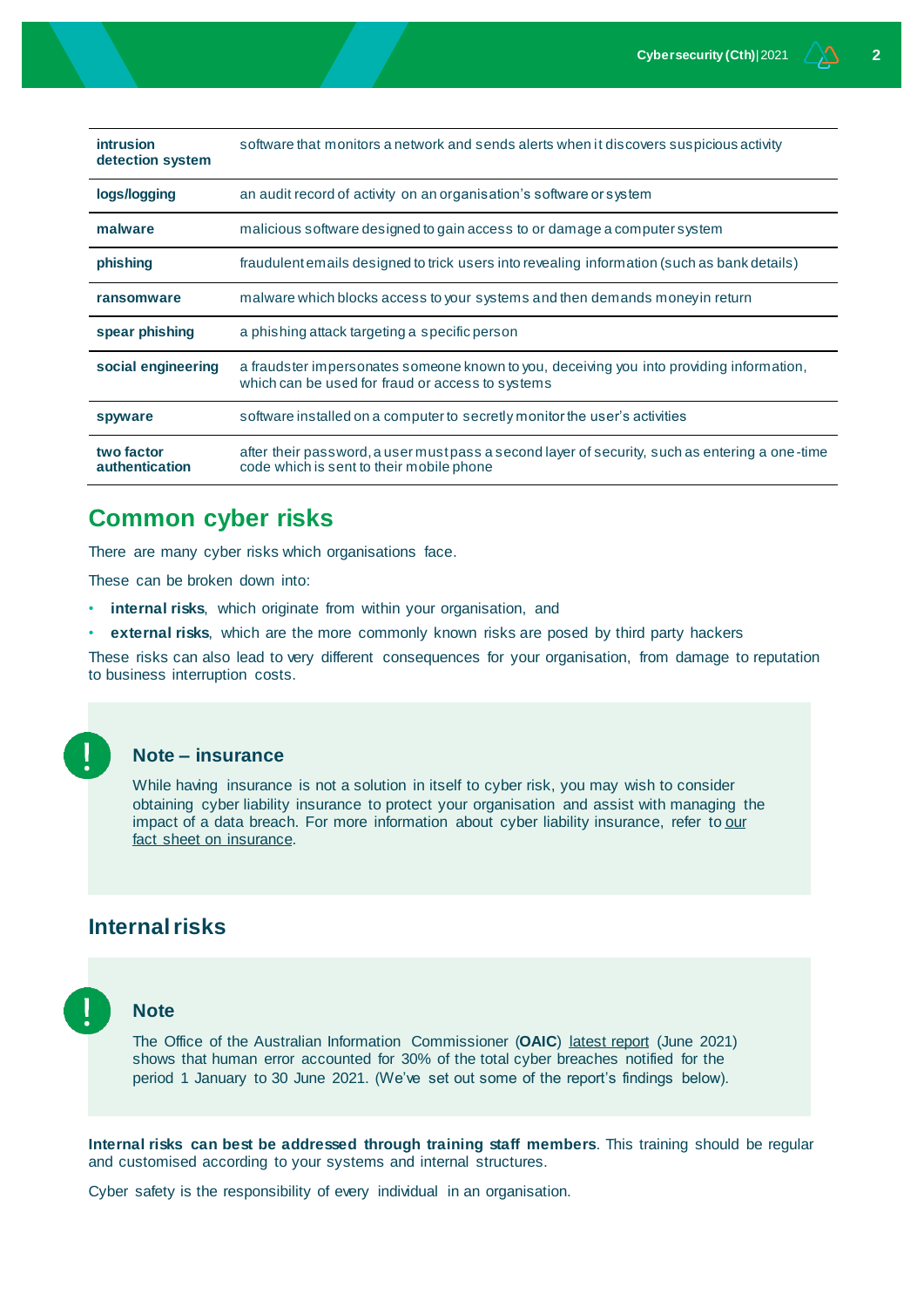It's important to ask whether all staff members in your organisation (such as your board, employees, independent contractors and volunteers) know how to answer questions (or where to find the answers to questions), such as:

- Who can suspicious activity or emails be reported to?
- What does a suspicious email look like?
- What are the implications of the organisation's information being shared accidentally?

#### **Who are staff members?**

It is not just an organisation's employees that use or engage with the organisation's technology systems such as email. Board members, independent contractors and volunteers are at risk of a cybersecurity breach as well. In this fact sheet we collectively refer to these people as 'staff members.'

# **Example**

Danielle works for a not-for-profit community organisation. When the Finance Manager is on leave, Danielle receives an email from the Finance Manager's email address asking Danielle to urgently pay an invoice. Danielle thinks nothing of it and transfers the money. When the Finance Manager returns from leave a few days later, she reveals she did not send any invoices. It soon becomes apparent that a hacker had gained access to her email account and used it to send a phishing email. The money has now been lost.

If Danielle knew the risk of phishing emails and to treat emails requesting money with care, she may have noticed the email was suspicious. Danielle realised her mistake within a few days, but what if she didn't realise until after the Finance Manager had sent several of these emails asking for more and more money?

#### **Summary of some of the risks and potential effects of an internal cyber breach**

| <b>Risk</b> |                                                                                                                                           | <b>Potential effects on organisation</b>                                                                                                                                                                                |  |
|-------------|-------------------------------------------------------------------------------------------------------------------------------------------|-------------------------------------------------------------------------------------------------------------------------------------------------------------------------------------------------------------------------|--|
|             | A disgruntled staff member takes internal data or<br>publishes it when they leave an organisation                                         | Damage to reputation<br>Spread of commercially sensitive information<br>$\bullet$                                                                                                                                       |  |
|             | A staff member accidentally clicks or responds to a<br>phishing or fraudulent email impersonating an<br>executive or third-party supplier | Malware shutting down your systems for a day or<br>$\bullet$<br>longer, disrupting your business<br>Money being transferred to scammers<br>٠                                                                            |  |
| $\bullet$   | A staff member forgets to BCC (blind copy) recipients<br>of an email list, and instead makes the emails visible                           | Possible breach of privacy law implications                                                                                                                                                                             |  |
|             | A staff member provides personal information and<br>credit card details in response to a phishing email                                   | The information may be used to imitate a staff member<br>٠<br>or for identity theft<br>The information may be used to deceive the<br>$\bullet$<br>organisation into making a fraudulent payment (social<br>engineering) |  |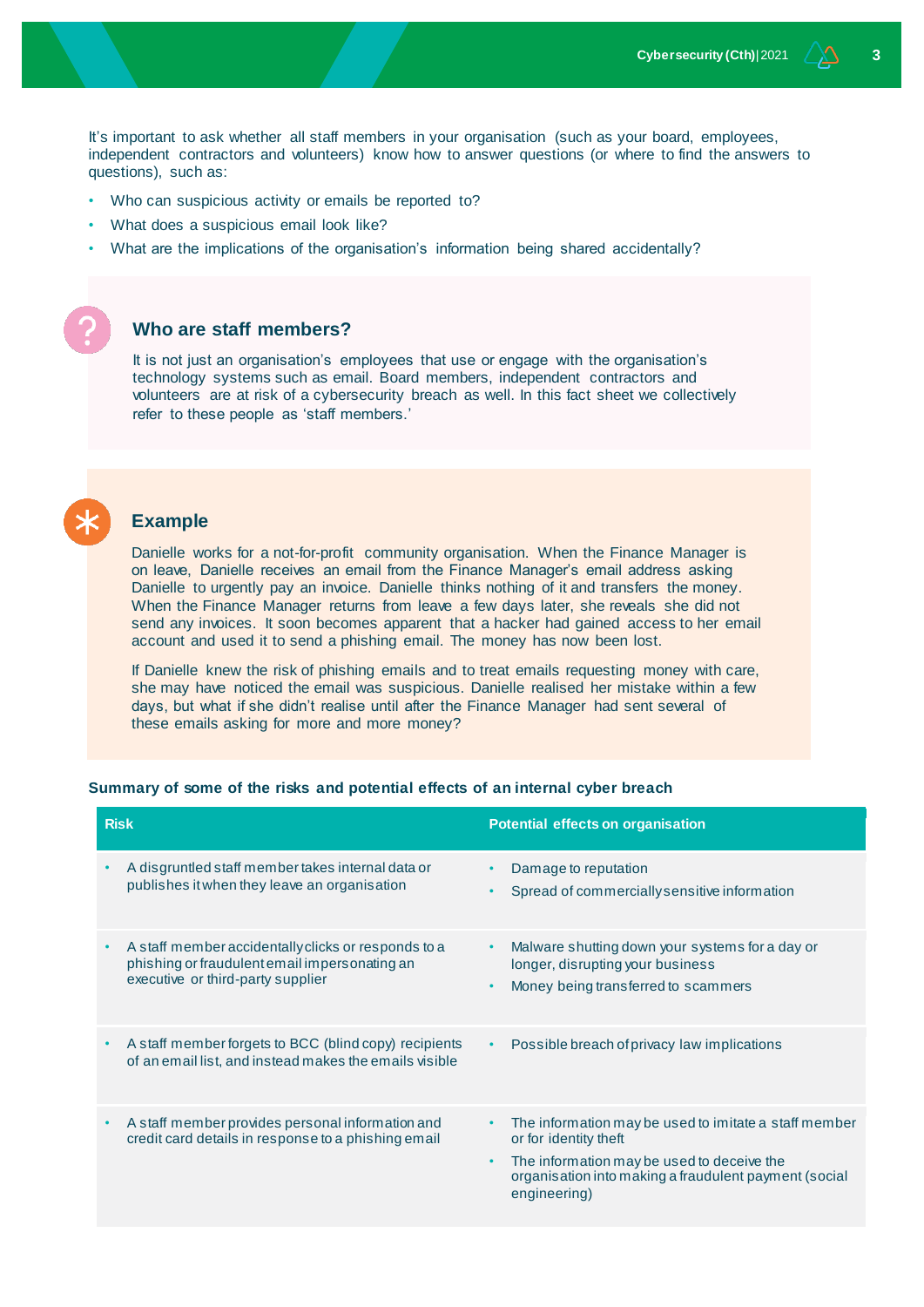- A staff member provides its organisation login credentials in response to a fraudulent event request to update log in details
- Access to your mailbox at work and potentially the entire organisation network
- Access could be used to 'pull out' sensitive staff member or client information or for social engineering fraud

#### **OAIC's Notifiable Data Breaches Report: January to June 2021**

[This report shows:](https://www.oaic.gov.au/privacy/notifiable-data-breaches/notifiable-data-breaches-statistics/notifiable-data-breaches-report-january-june-2021)

- 446 breaches were notified under the scheme for the period 1 January to 30 June 2021, (a decrease of 16% compared to 530 notifications from July to December 2020).
- The health sector remains the highest reporting industry sector, notifying 19% of all breaches. The second largest sector was finance (including superannuation), notifying 13% of all breaches, followed by legal, accounting and management services, Australian Government and insurance.
- Malicious or criminal attacks remain the leading source of data breaches, accounting for 65% of the total.
- 66% of malicious or criminal attacks involved intrusive cyber incidents with the remaining 34% caused by social engineering or impersonation, actions taken by a rogue employee or insider threat, and theft of paperwork or storage devices.
- The remaining sources of total data breaches reported were human error, accounting for 30% of the total, while 5% of the total were due to system fault.
- 43% of all data breaches resulted from cyber security incidents with the top cyber incidents from the reporting period being phishing (30%), compromised or stolen credentials (27%), ransomware (24%), hacking (9%), brute-force attack (5%) and malware (5%).
- 93% of data breaches affected 5,000 individuals or fewer, while 65% affected 100 people or fewer.
- Contact information (91%), identify information (55%) and financial details (43%) remain the most common type of personal information involved in data breaches. The remaining categories of personal information include health information and tax file numbers.
- 72% of entities notified the OAIC within 30 days of becoming aware of an incident that was subsequently assessed to be an eligible data breach.

# **External risks**

**External risks can best be addressed using protection and detection software, as well as security techniques like two factor authentication.** However, having software and systems in place doesn't mean your organisation will be immune from a cyber-attack. Staying vigilant is key.

#### **Example**

Tom is a volunteer for his local neighbourhood centre. Whist undertaking research, Tom downloaded a file from a website – however, when he opened the downloaded file, it was not what he expected. Tom knew he had to report the incident to the IT manager, and did so. The IT manager discovered that the downloaded file actually installed ransomware to Tom's computer, which had begun to encrypt the files on their main server. Luckily, the neighbourhood centre maintains regular backups of their system and was quickly able to restore it to a very recent version.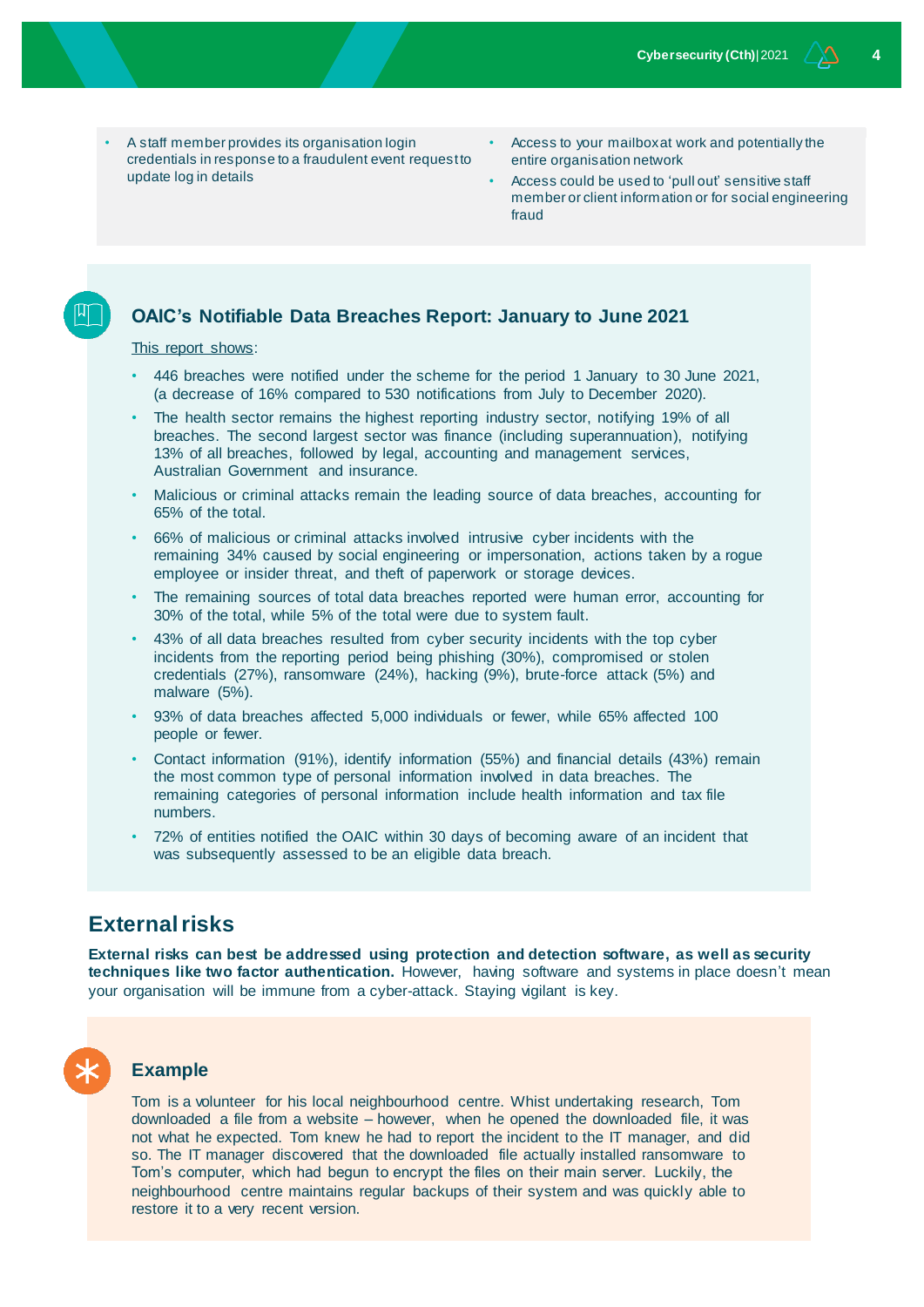Depending on the extent of the data breach, how quickly you can recover, and what kinds of information were compromised, any data breach can cause significant costs, whether because of interruptions to your business, reputational damage, financial loss to clients and the public, or loss of data.

#### **Summary of some of the risks and potential effects of an external cyber breach**

| <b>Risk</b> |                                                                                                                             | Potential purposes and effects on the organisation                                                                                                                                       |  |
|-------------|-----------------------------------------------------------------------------------------------------------------------------|------------------------------------------------------------------------------------------------------------------------------------------------------------------------------------------|--|
|             | A website link, spam email or similar introduces<br>ransom ware to your system                                              | Disruption to your systems, potentially to encourage<br>$\bullet$<br>you to pay a ransom in return for access to your files<br>Damage to your systems, to both disrupt your<br>$\bullet$ |  |
|             | A DDoS attack overloads and crashes your servers                                                                            | system initially and make recovery more difficult<br>Stealing data, e.g. credit card information or other<br>٠                                                                           |  |
|             | A staff member accidentally clicks or responds to a<br>phishing email (this risk has both internal and<br>external aspects) | personal information<br>Tricking staff members into sending moneyto third<br>parties                                                                                                     |  |
|             | A brute-force attack on staff member credentials                                                                            | Possible breach of privacy law implications<br>$\bullet$                                                                                                                                 |  |

There can be various motives behind external cyber-attacks, depending on whether the hacker merely wants to disrupt your business, or wants access to specific information. This will be especially important to consider if you hold personal information, especially sensitive information about individuals, like health information.



### **Caution**

Depending on your annual revenue or other criteria, you may be subject to obligations under the Australian Privacy Principles. This includes an obligation to notify data breaches to the Office of the Australian Information Commissioner and individuals affected in some cases.

Refer to [our fact sheet on the Notifiable Data Breaches Scheme and our privacy guide](http://www.nfplaw.org.au/privacy) for further information.

# **Life cycle of a data breach**

**Each step in the life cycle of a data breach is an opportunity for you to protect your organisation's information.** 

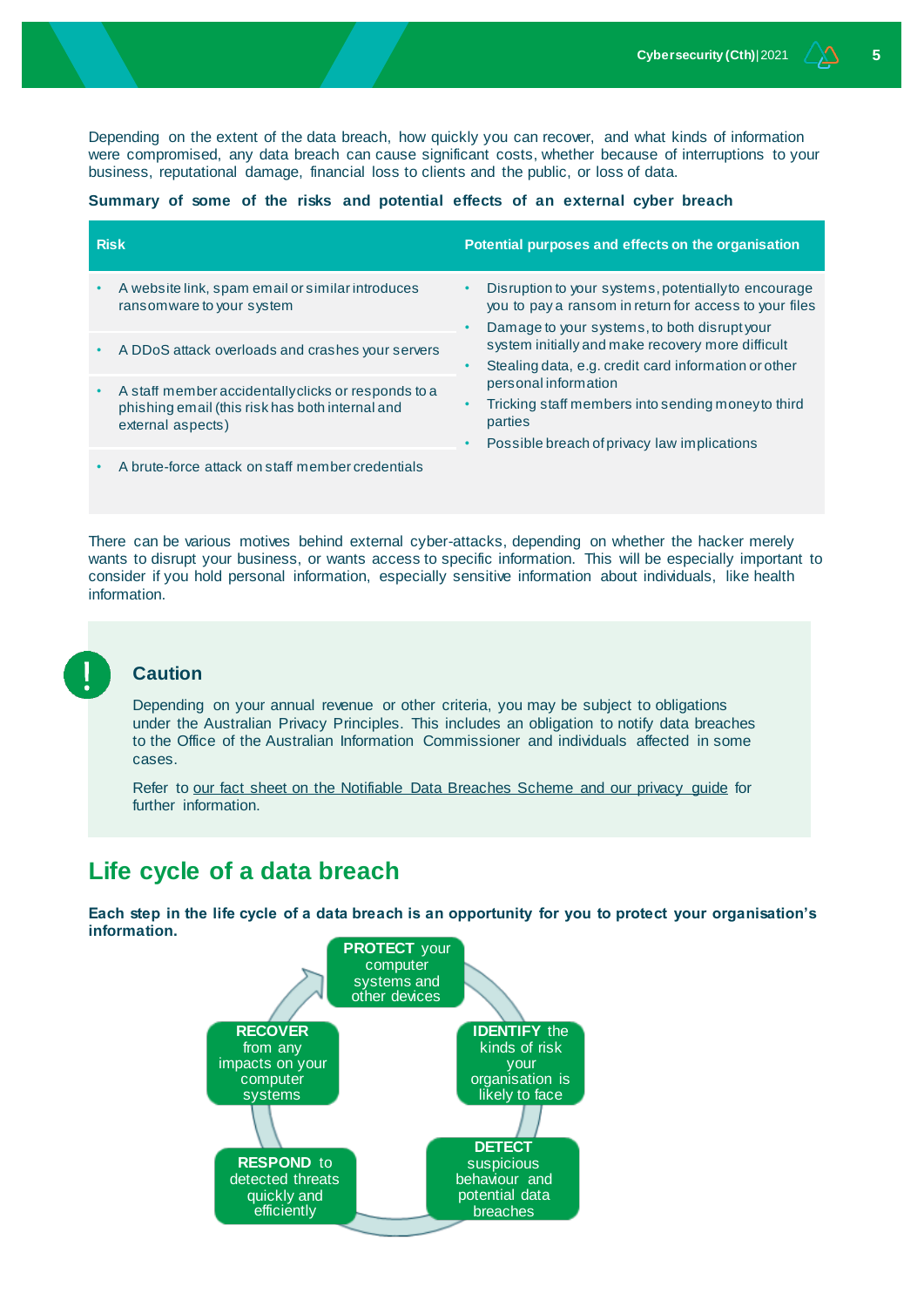| <b>Step</b>                           | What you can do                                                                                                                                                                                                                                                                                                                                                                                                                                                                                                                                                                                                                                                                                                                                        |
|---------------------------------------|--------------------------------------------------------------------------------------------------------------------------------------------------------------------------------------------------------------------------------------------------------------------------------------------------------------------------------------------------------------------------------------------------------------------------------------------------------------------------------------------------------------------------------------------------------------------------------------------------------------------------------------------------------------------------------------------------------------------------------------------------------|
| <b>Identify risks</b>                 | Consider what types of data your organisation holds, and how you store that data (for<br>example, financial or health information)<br>Consider what your 'crown jewels' are, what would particularly make you a target<br>$\bullet$<br>Consider internal risks, like a staff member clicking a phishing email                                                                                                                                                                                                                                                                                                                                                                                                                                          |
| <b>Protect your</b><br>systems        | Install and maintain up-to-date firewall and anti-malware software<br>$\bullet$<br>Use two factor authentication, regularly update passwords, mandate different passwords for<br>$\bullet$<br>different systems and ensure complexity requirements for passwords are high<br>Provide regular staff member training on cyber risks including suspicious links and downloads<br>$\bullet$<br>Delete login credentials for users that no longer require access to your systems (ie. former<br>employees or contractors)<br>Ensure that login pages for administrative systems are not linked to on publicly facing<br>webpages or discernible for malicious actors                                                                                        |
| <b>Detect suspicious</b><br>behaviour | Install and maintain an up-to-date intrusion detection system<br>Appoint a staff member or team to regularly monitor notifications from this system and check<br>for false positives<br>Ensure all audit and logging safeguards in key software (for example, Microsoft Outlook) are<br>turned on                                                                                                                                                                                                                                                                                                                                                                                                                                                      |
| <b>Respond to threats</b>             | Create a simple, easy to follow data breach response plan (see below)<br>Organise a flowchart of staff or external IT consultants who are responsible for each step of<br>$\bullet$<br>the process<br>Conduct an audit into recent transfers made or requested to identify any potential instances<br>where a cyber breach may have attempted, or would attempt, to issue fraudulent transfer<br>instructions. Inform employees about the natures of transfers and requests that are safe,<br>related to their employment and how to identify these. Direct employees to report requests for<br>information from sources with which they are not familiar and to seek guidance before<br>approving or interacting with any requests that seem unclear. |
| <b>Recover from</b><br><b>impacts</b> | Save regular backups of your key servers so previous versions can be restored if there is a<br>data breach<br>Ensure the recovery process is part of your incident response plan, including regular reviews<br>$\bullet$<br>and testing of systems                                                                                                                                                                                                                                                                                                                                                                                                                                                                                                     |

# **A cyber incident response plan**

**A cyber incident response plan is a document which sets out exactly what you need to do in the event of a data breach.**

This includes **who** is responsible for what tasks and **what** steps you will take to contain the breach. Your plan should be catered to what technologies your organisation uses, the level and type of information you hold, your financial resources, and the IT resources and staff you have access to. You may create particular incident response plans for different kinds of security breaches, for example malware or tampering with payment terminals.

Your response plan should set out the contact details and responsibilities of all key personnel, including internal staff members, IT consultants, legal advisors and server hosting providers, as applicable.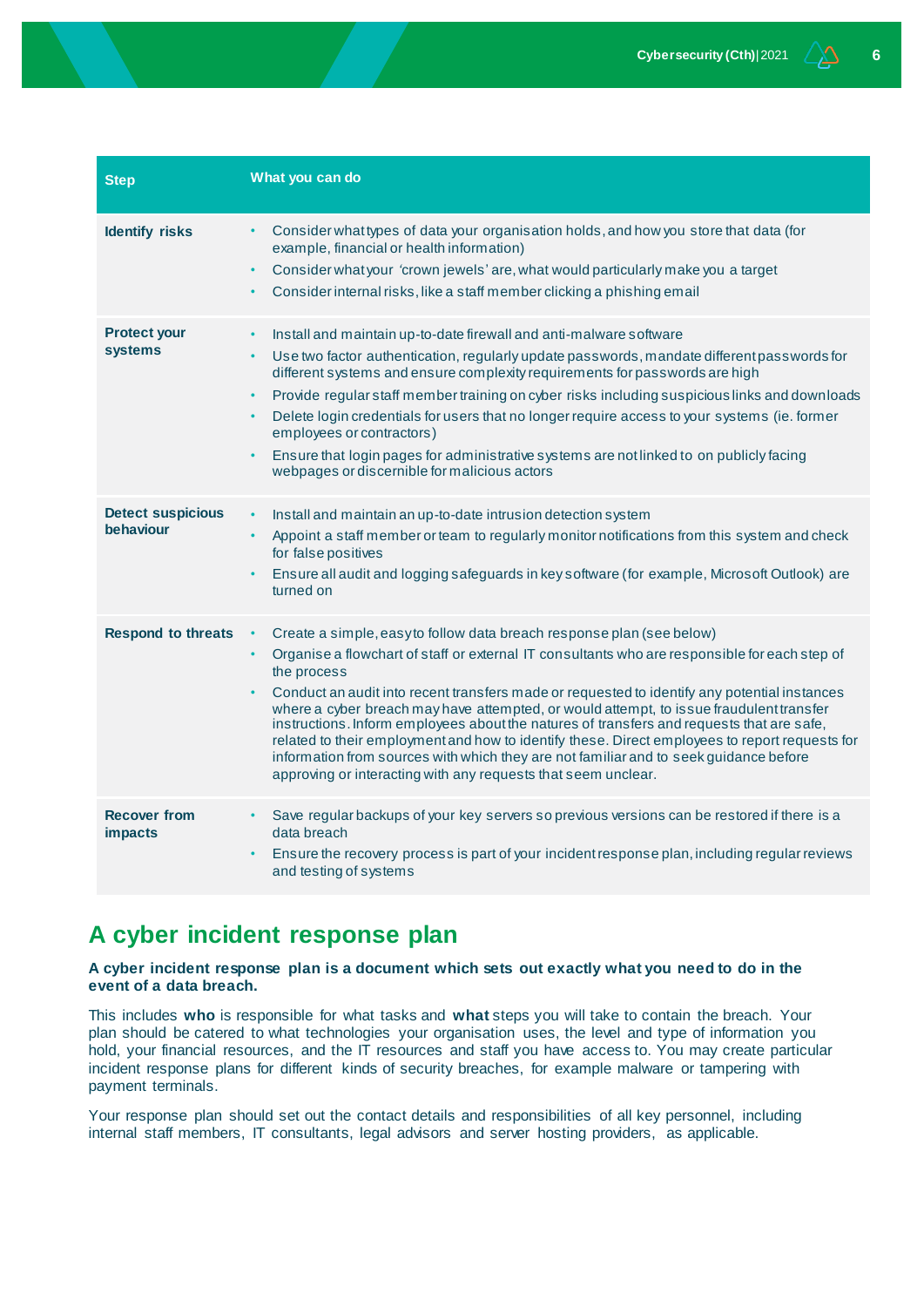

# **Privacy law and Notifiable Data Breach Scheme**

A breach in your cyber security can easily involve a breach in privacy law. If your organisation is required to comply with privacy law and/or has a privacy policy, make sure your cyber incident response plan speaks to your privacy policy and your organisation's plan to deal with privacy breaches. The steps above (contain, liaise and review) are similar to those needed to respond to a data breach.

**Step 1- CONTAIN** the breach

**Step 2 – ASSESS** the risks associated with the breach

**Step 3 – NOTIFY** consider breach notification

**Step 4 – REVIEW**  the incident, take action to prevent further breaches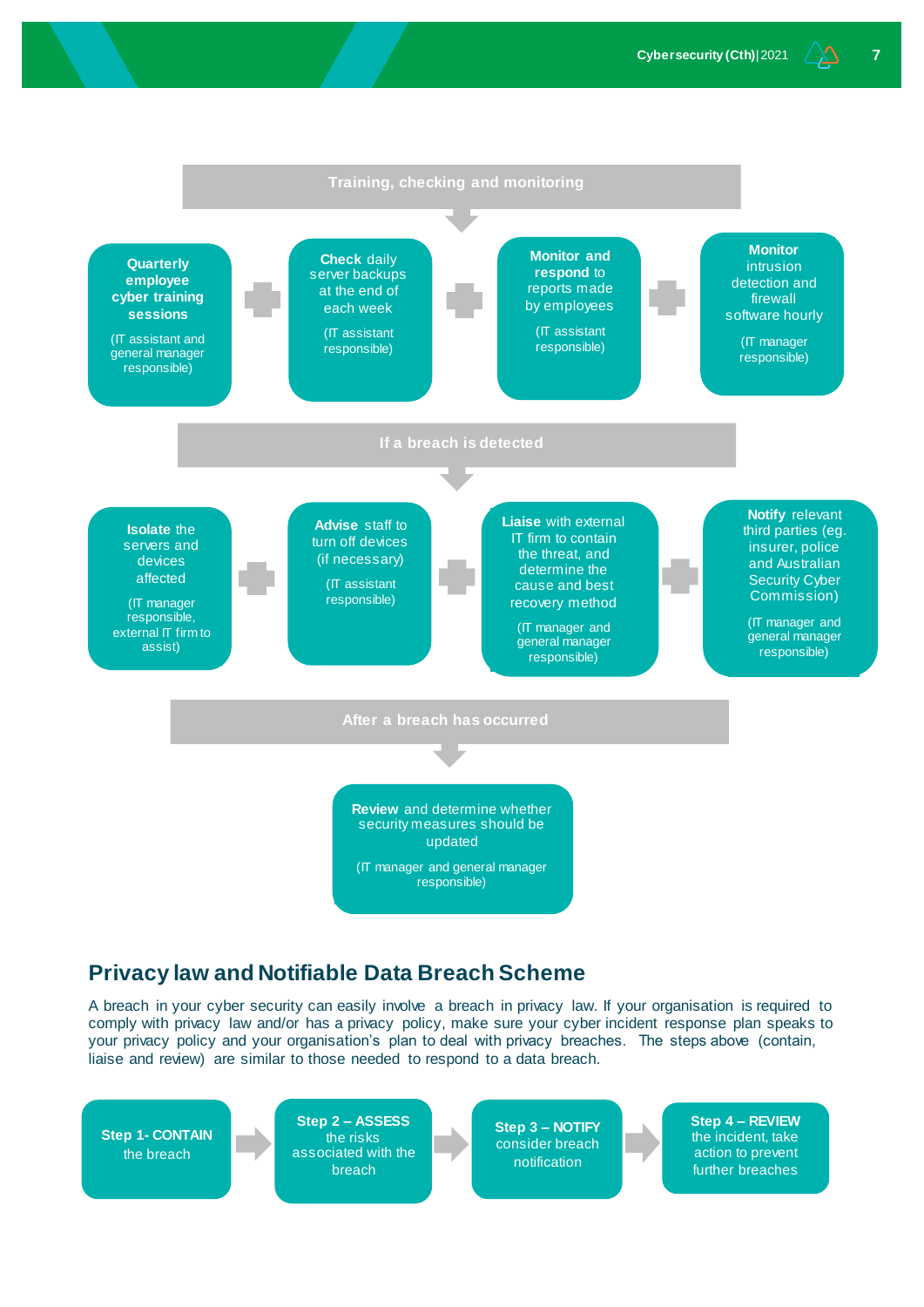# **General incident response plan check list**

#### **Incident response plan check list**

- $\Box$  What systems and technologies do you rely on most heavily?
- $\Box$  Who is responsible for checking whether detected threats are legitimate, or false positives?
- $\Box$  How often are servers going to be backed up? Who will monitor that these backups are being completed and stored successfully?
- $\Box$  How often are you going to check detection software notifications?
- $\Box$  Who is responsible for reviewing incidents reported by employees?

# **Privacy law and data breach response check list**

If your organisation is required to comply with privacy law and/or has a privacy policy, your organisation may benefit from the Office of the Australian Information Commissioner (**OAIC**) publications which include simple guides to privacy obligations and dealing with data breaches and a simple checklist for responding to a data breach covers of matters including:

- What is a data breach is and how can staff identify one
- Escalation procedures and reporting lines for suspected data breaches
- Members of the data breach response team, including roles, reporting lines and responsibilities
- An approach for conducting assessments
- A record-keeping policy to ensure that breaches are documented

You can access the checklist in the document entitled 'Data Breach Preparation and response plan' o[n the](http://www.oiac.gov.au/)  [OIAC website.](http://www.oiac.gov.au/)



#### **Related Not-for-profit resources**

We recommend you read this fact sheet in conjunction with our:

- [privacy guide,](http://www.nfplaw.org.au/privacy) which outlines what is covered by privacy law, sources of privacy laws and exemptions obligations under privacy law including consent, notification and storing personal information and compliance, and privacy policies
- [fact sheet on the Notifiable Data Breach Scheme](http://www.nfplaw.org.au/privacy) which covers what the scheme is, whether it applies to your organisation, how to identify when breaches should be notified, how to notify and penalties for non-compliance